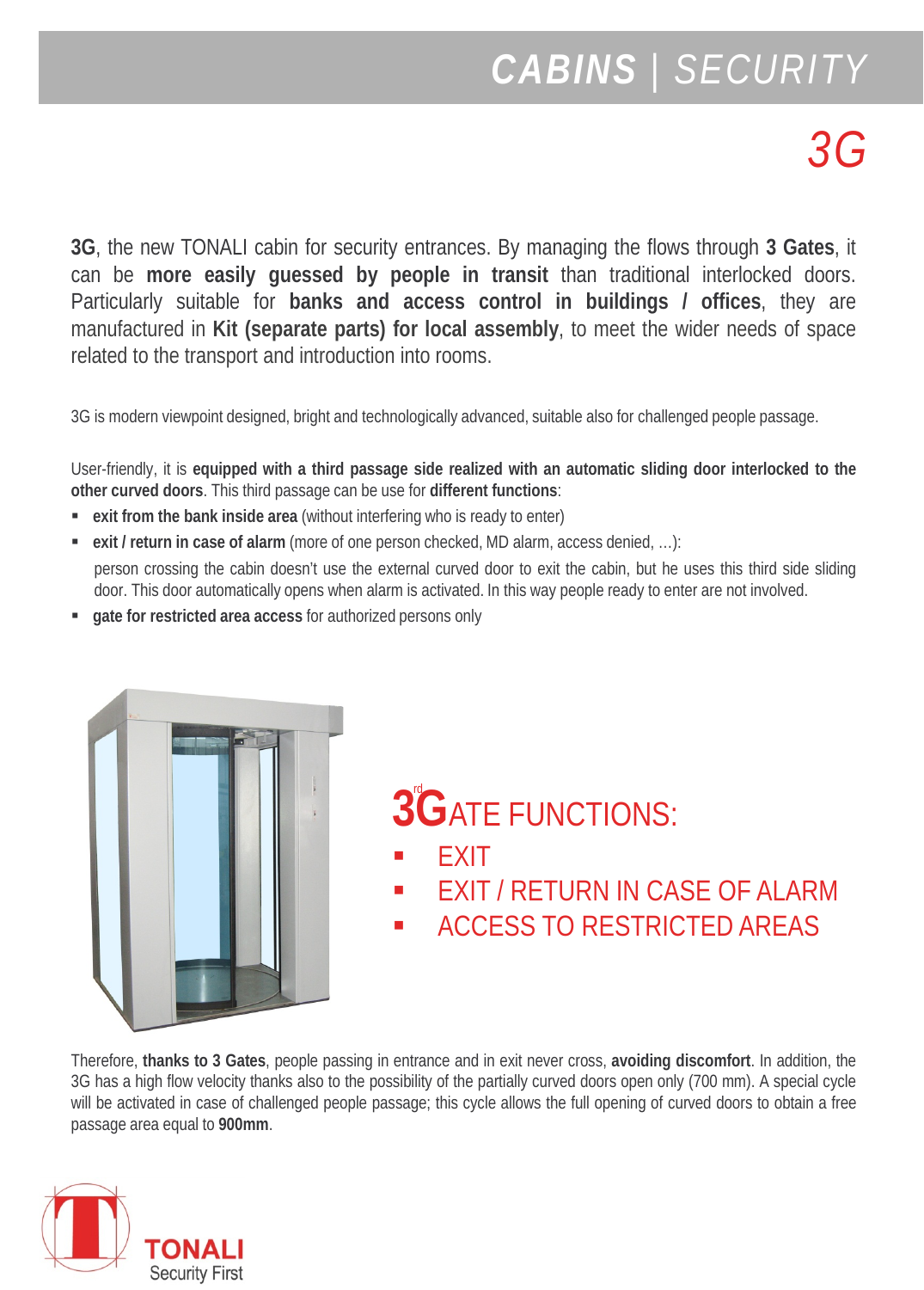<u>ang</u> cos cos cos **SECURITY** LOCKER 1 2 2 3 LOCKER 4

## TRANSIT CYCLE FOR CHALLENGED PEOPLE

**EXIT** (COMPLETE OPENING: **900mm**) **ENTRANCE** (COMPLETE OPENING: **900mm**) 1  $2$  3  $1$  2

**TONALI: CABINS** | SECURITY

## STANDARD TRANSIT CYCLE



**ENTRANCE** (PARTIAL OPENING: **700mm**)

NOT ALLOWED TRANSIT CYCLE (MD ALARM, SINGLE PRESENCE CONTROL, …)

**TRANSIT CYCLE WITH AREA BANK ACCESS**



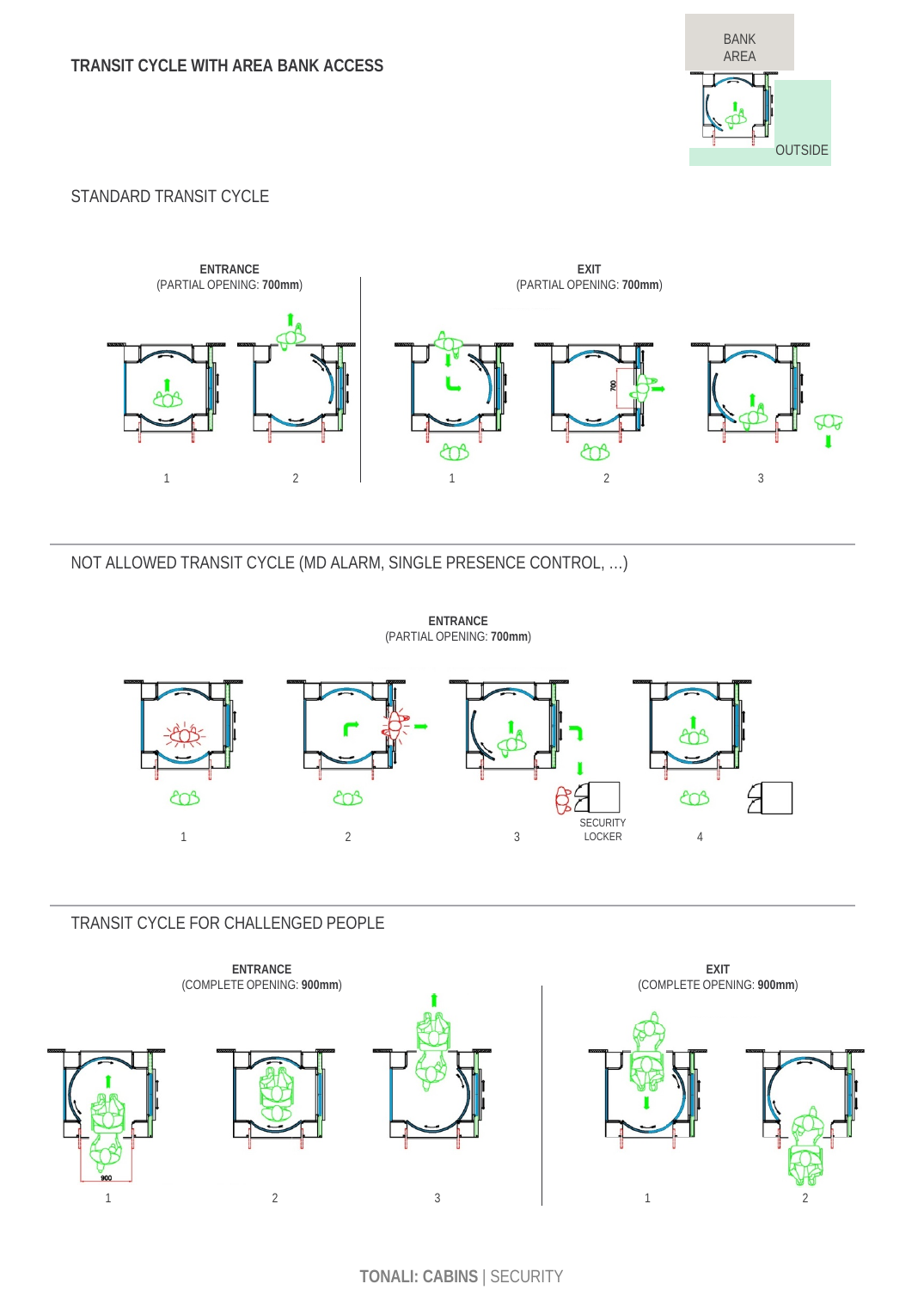#### **TRANSIT CYCLE WITH RESTRICTED AREA ACCESS**



OFFICE CYCLE



RESTRICTED AREA CYCLE



#### **FEATURES AND OPTIONS**

- **metal detector**
- volumetric left object control system
- **volumetric single passage checking system**
- digital display, menu-guided command and setting console
- **intercom, voice messages and traffic-lights**
- easy-link to third party manufactured access control systems (RS232 RS485 IBIS interfaces)
- hidden microcameras inside the cabin
- **•** proxy, swipe-card and biometric readers easily added
- **-** low-side mechanical key for additional locking

**TONALI: CABINS** | SECURITY